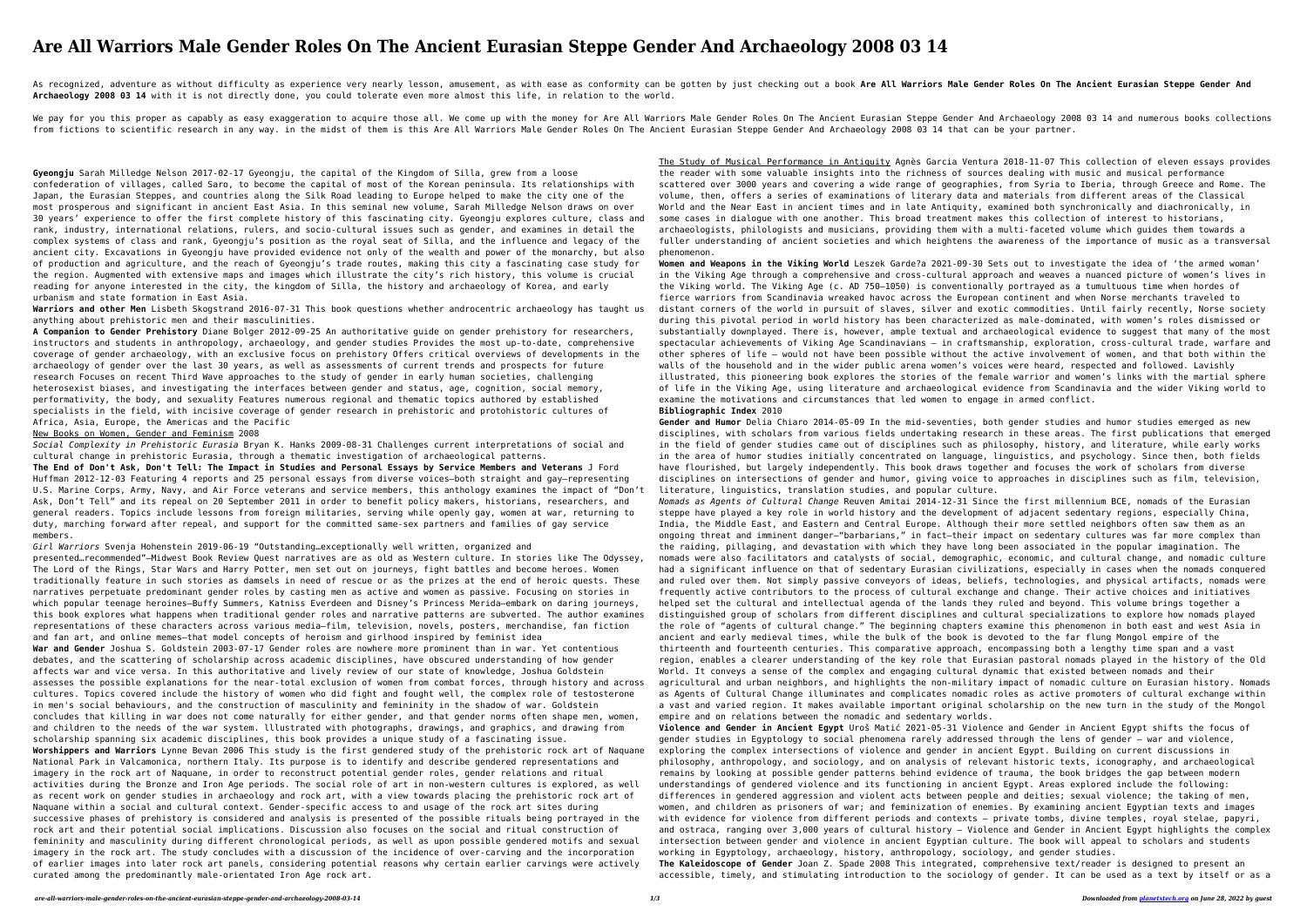supplement to other materials in courses in Sociology of Gender and Introduction to Womenâ€<sup>™</sup>s Studies. Articles have been selected (1) to creatively and clearly explicate what gender is and is not, and what it means to say that gender is socially constructed; (2) to untangle and clarify the intricate ways in which gender is embedded in and defined by other systems of difference and inequality such as race, social class, sexualities, and age; (3) to illustrate the complex variations and dynamics of gender across cultures. By organizing the book around a metaphor-the kaleidoscope- the articles are integrated throughout the text and tied together by text/introductions to each chapter. This makes the book more than a collection of articles; each article fits into the metaphor and its three themes: prisms, patterns, and possibilities.

**The Real Valkyrie** Nancy Marie Brown 2021-08-31 In the tradition of Stacy Schiff's Cleopatra, Brown lays to rest the hoary myth that Viking society was ruled by men and celebrates the dramatic lives of female Viking warriors "Once again, Brown brings Viking history to vivid, unexpected life—and in the process, turns what we thought we knew about Norse culture on its head. Superb." —Scott Weidensaul, author of New York Times bestselling A World on the Wing "Magnificent. It captured me from the very first page..." —Pat Shipman, author of The Invaders "A complex, important, and delightful addition to women's history." —Pamela D. Toler, author of Women Warriors: An Unexpected History In 2017, DNA tests revealed to the collective shock of many scholars that a Viking warrior in a high-status grave in Birka, Sweden was actually a woman. The Real Valkyrie weaves together archaeology, history, and literature to imagine her life and times, showing that Viking women had more power and agency than historians have imagined. Nancy Marie Brown uses science to link the Birka warrior, whom she names Hervor, to Viking trading towns and to their great trade route east to Byzantium and beyond. She imagines her life intersecting with larger-than-life but real women, including Queen Gunnhild Mother-of-Kings, the Viking leader known as The Red Girl, and Queen Olga of Kyiv. Hervor's short, dramatic life shows that much of what we have taken as truth about women in the Viking Age is based not on data, but on nineteenth-century Victorian biases. Rather than holding the household keys, Viking women in history, law, saga, poetry, and myth carry weapons. These women brag, "As heroes we were widely known—with keen spears we cut blood from bone." In this compelling narrative Brown brings the world of those valkyries and shield-maids to vivid life. **The Amazons** Adrienne Mayor 2016-02-09 Amazons—fierce warrior women dwelling on the fringes of the known world—were the mythic archenemies of the ancient Greeks. Heracles and Achilles displayed their valor in duels with Amazon queens, and the Athenians reveled in their victory over a powerful Amazon army. In historical times, Cyrus of Persia, Alexander the Great, and the Roman general Pompey tangled with Amazons. But just who were these bold barbarian archers on horseback who gloried in fighting, hunting, and sexual freedom? Were Amazons real? In this deeply researched, wide-ranging, and lavishly illustrated book, National Book Award finalist Adrienne Mayor presents the Amazons as they have never been seen before. This is the first comprehensive account of warrior women in myth and history across the ancient world, from the Mediterranean Sea to the Great Wall of China. Mayor tells how amazing new archaeological discoveries of battle-scarred female skeletons buried with their weapons prove that women warriors were not merely figments of the Greek imagination. Combining classical myth and art, nomad traditions, and scientific archaeology, she reveals intimate, surprising details and original insights about the lives and legends of the women known as Amazons. Provocatively arguing that a timeless search for a balance between the sexes explains the allure of the Amazons, Mayor reminds us that there were as many Amazon love stories as there were war stories. The Greeks were not the only people enchanted by Amazons—Mayor shows that warlike women of nomadic cultures inspired exciting tales in ancient Egypt, Persia, India, Central Asia, and China. Driven by a detective's curiosity, Mayor unearths long-buried evidence and sifts fact from fiction to show how flesh-and-blood women of the Eurasian steppes were mythologized as Amazons, the equals of men. The result is likely to become a classic.

**The Greeks and Romans in the Black Sea and the Importance of the Pontic Region for the Graeco-Roman World (7th century BC-5th century AD): 20 Years On (1997-2017)** Gocha R. Tsetskhladze 2021-05-20 The proceedings of the Sixth International Congress on Black Sea Antiquities (Constanta, 2017) is dedicated to the 90th birthday of Prof. Sir John Boardman, President of the Congress since its inception. The central theme returns to that considered 20 years earlier: the importance of the Pontic Region for the Graeco-Roman World.

**Be a MAN Not a PUSSY** Viking Tribe 2019-10-03 This is the perfect funny gift that you can make to a men !The idea of writing this book appeared like a manifest against the modern male ideology that seems to take the path of becoming a feminist one.All this is presented in pamphlet form, in a funny way. If anyone is affected by what he reads in this book. Guess what? He is a FUCKING PUSSY! The roles of men in their families have changed dramatic in our modern society.Fathers are now seen changing diapers and staying at home with the kids, and they have babies strapped to their chests now more than ever.There is a new type of man emerging and for sure has less and less things in common with the idea of MALE.From antiquity passing to all history periods the society was functioning after the same model, traditional gender roles men being men, and women being women. But now we can't have that in the modern, Progressive society, now can we? It will be very disturbing Men to act like men. Men must act more like women. This is the new version of the man.The modern man isn't afraid to show the world he cries, and he encourages other men to drop the machismo and let it out, too.From warriors the modern men transform in crying sensitive bitches.We hear more often in songs in media in movies:Real men cry. Really? That's the best you can do, You Pussy! I understand and know that are moments in life when the suffering of somebody that you lose because of death for example, is so big that crying is happening. But this doesn't mean to cry when you watch your romantic movies Bitch! or because your friend split with his girlfriend.One of the man role is to be the rock that others lean on, he must be strong and give power. When your wife cries, it is not your role, as a man, to cry with her Motherfucker. Rather, it is your role to be strong for her. She will lean on you.The modern man is more connected to his body and soul that the past primitive man because he is spending time meditating, doing yoga and practicing mindfulness.You fucking bitch! all the warriors of the past were practicing a form of meditation or mindfulness, from the samurai to the knights templars or other warrior caste, but they remained Men, they didn't transform in a modern pussy that wears yoga pants.The modern man is not practicing combat or contact sports because he doesn't accept or like violence, he is going at Zumba, Kangoo jump and Aero Yoga classes.

*Gender Through Time in the Ancient Near East* Diane R. Bolger 2008 This is the first book to consider issues of gender and social identity across a broad temporal and geographical range of civilizations in the ancient Near East. **Handbook of Postcolonial Archaeology** Jane Lydon 2016-07-01 This essential handbook explores the relationship between the postcolonial critique and the field of archaeology, a discipline that developed historically in conjunction with European colonialism and imperialism. In aiding the movement to decolonize the profession, the contributors to this volume—themselves from six continents and many representing indigenous and minority communities and disadvantaged countries—suggest strategies to strip archaeological theory and practice of its colonial heritage and create a

discipline sensitive to its inherent inequalities. Summary articles review the emergence of the discipline of archaeology in conjunction with colonialism, critique the colonial legacy evident in continuing archaeological practice around the world, identify current trends, and chart future directions in postcolonial archaeological research. Contributors provide a synthesis of research, thought, and practice on their topic. The articles embrace multiple voices and case study approaches, and have consciously aimed to recognize the utility of comparative work and interdisciplinary approaches to understanding the past. This is a benchmark volume for the study of the contemporary politics, practice, and ethics of archaeology. Sponsored by the World Archaeological Congress

**Gender and Sexuality in Indigenous North America, 1400-1850** Sandra Slater 2012-10-15 Prior to the arrival of Europeans in the New World, Native Americans across the continent had developed richly complex attitudes and forms of expression concerning gender and sexual roles. The role of the "berdache," a man living as a woman or a woman living as a man in native societies, has received recent scholarly attention but represents just one of many such occurrences of alternative gender identification in these cultures. Editors Sandra Slater and Fay A. Yarbrough have brought together scholars who explore the historical implications of these variations in the meanings of gender, sexuality, and marriage among indigenous communities in North America. Essays that span from the colonial period through the nineteenth century illustrate how these aspects of Native American life were altered through interactions with Europeans. Organized chronologically, Gender and Sexuality in Indigenous North America, 1400–1850 probes gender identification, labor roles, and political authority within Native American societies. The essays are linked by overarching examinations of how Europeans manipulated native ideas about gender for their own ends and how indigenous people responded to European attempts to impose gendered cultural practices at odds with established traditions. Representing groundbreaking scholarship in the field of Native American studies, these insightful discussions of gender, sexuality, and identity advance our understanding of cultural traditions and clashes that continue to resonate in native communities today as well as in the larger societies those communities exist within.

**A Counselor's Guide to Working With Men** Matt Englar-Carlson 2014-12-01 This book examines a variety of critical issues pertaining to the psychology of men and masculinity and presents successful, evidence-based strategies for treatment. Part 1 focuses on treating men in couples counseling, group work, and career counseling, as well as counseling men about their health. Part 2 explores the intersections of identity for sexual minority men, older men, and fathers, and discusses spiritual work with men in life transitions. Part 3 addresses the concerns of men in the military, prevention of sexual violence, and treating men with addictions and trauma-related issues. Part 4 provides the specific clinical frames of female counselors using relational–cultural theory with men, and examines using motivational and masculinesensitive therapy with men. Examples and vignettes throughout the text provide clinical relevance, and reflective questions in each chapter encourage readers to explore their own biases and ideas about working with men. \*Requests for digital versions from the ACA can be found on wiley.com. \*To request print copies, please visit the ACA website here. \*Reproduction requests for material from books published by ACA should be directed to permissions@counseling.org. Postcolonial Amazons Walter Duvall Penrose, Jr. 2016-11-03 Scholars have long been divided on the question of whether the Amazons of Greek legend actually existed. Notably, Soviet archaeologists' discoveries of the bodies of women warriors in the 1980s appeared to directly contradict western classicists' denial of the veracity of the Amazon myth, and there have been few concessions between the two schools of thought since. Postcolonial Amazons offers a groundbreaking re-evaluation of the place of martial women in the ancient world, bridging the gap between myth and historical reality and expanding our conception of the Amazon archetype. By shifting the center of debate to the periphery of the region known to the Greeks, the startling conclusion emerges that the ancient Athenian conception of women as weak and fearful was not at all typical of the world of that time, even within Greece. Surrounding the Athenians were numerous peoples who held that women could be courageous, able, clever, and daring, suggesting that although Greek stories of Amazons may be exaggerations, they were based upon a real historical understanding of women who fought. While reexamining the sources of the Amazon myth, this compelling volume also resituates the Amazons in the broader context from which they have been extracted, illustrating that although they were the quintessential example of female masculinity in ancient Greek thought, they were not the only instance of this phenomenon: masculine women were masqueraded on the Greek stage, described in the Hippocratic corpus, took part in the struggle to control Alexander the Great's empire after his death, and served as bodyguards in ancient India. Against the backdrop of the ongoing debates surrounding gender norms and fluidity, Postcolonial Amazons breaks new ground as an ancient history of female masculinity and demonstrates that these ideas have a much longer and more durable heritage than we may have supposed. *Eventful Archaeologies* Douglas J. Bolender 2010-09-17 The potential of events for interpreting changes in the archaeological record.

**Bioarchaeology of Women and Children in Times of War** Debra L. Martin 2017-02-06 This volume will examine the varied roles that women and children play in period of warfare, which in most cases deviate from their perceived role as noncombatants. Using social theory about the nature of sex, gender and age in thinking about vulnerabilities to different groups during warfare, this collection of studies focuses on the broader impacts of war both during warfare but also long after the conflict is over. The volume will show that during periods of violence and warfare, many suffer beyond those individuals directly involved in battle. From pre-Hispanic Peru to Ming dynasty Mongolia to the Civil Warera United States to the present, warfare has been and is a public health disaster, particularly for women and children. Individuals and populations suffer from displacement, sometimes permanently, due to loss of food and resources and an increased risk of contracting communicable diseases, which results from the poor conditions and tight spaces present in most refugee camps, ancient and modern. Bioarchaeology can provide a more nuanced lens through which to examine the effects of warfare on life, morbidity, and mortality, bringing individuals not traditionally considered by studies of warfare and prolonged violence into focus. Inclusion of these groups in discussions of warfare can increase our understanding of not only the biological but also the social meaning and costs of warfare. **Human Sexuality** Vern L. Bullough 2014-01-14 First Published in 1994. Routledge is an imprint of Taylor & Francis, an

**The Scythians** Barry Cunliffe 2019-10-15 Brilliant horsemen and great fighters, the Scythians were nomadic horsemen who ranged wide across the grasslands of the Asian steppe from the Altai mountains in the east to the Great Hungarian Plain in the first millennium BC. Their steppe homeland bordered on a number of sedentary states to the south - the Chinese, the Persians and the Greeks - and there were, inevitably, numerous interactions between the nomads and their neighbours. The Scythians fought the Persians on a number of occasions, in one battle killing their king and on another occasion driving the invading army of Darius the Great from the steppe. Relations with the Greeks around the shores of the Black Sea were rather different - both communities benefiting from trading with each other. This led to the development of a brilliant art style, often depicting scenes from Scythian mythology and everyday life. It is from the